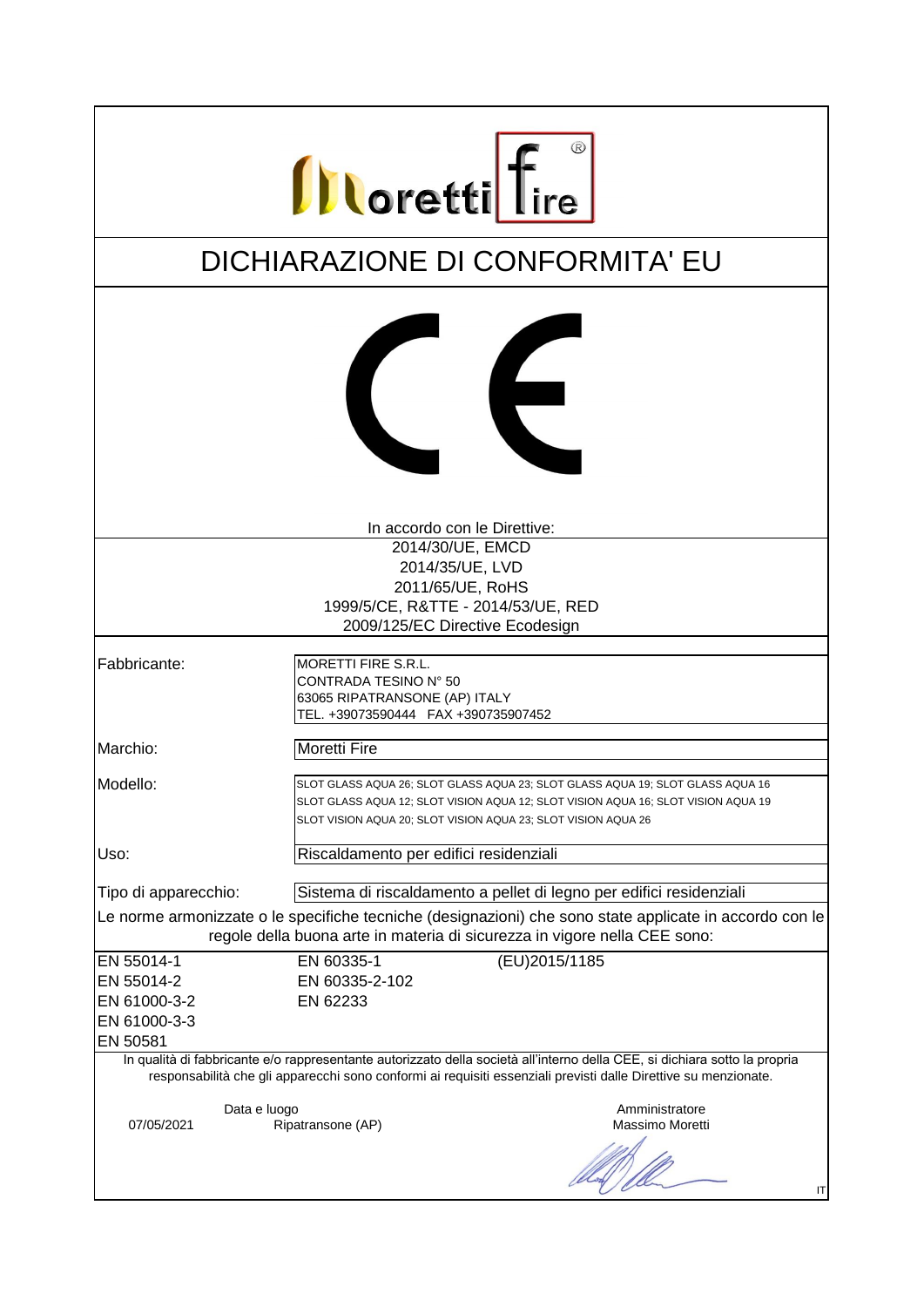| <b>Illoretti</b> fire                                                                    |                                                                                                                      |                                                                                                                                                                                                                                      |
|------------------------------------------------------------------------------------------|----------------------------------------------------------------------------------------------------------------------|--------------------------------------------------------------------------------------------------------------------------------------------------------------------------------------------------------------------------------------|
|                                                                                          |                                                                                                                      | DECLARATION OF CONFORMITY EU                                                                                                                                                                                                         |
|                                                                                          |                                                                                                                      | $\epsilon$                                                                                                                                                                                                                           |
|                                                                                          | According to the Directives:                                                                                         |                                                                                                                                                                                                                                      |
|                                                                                          | 2014/30/UE, EMCD                                                                                                     |                                                                                                                                                                                                                                      |
|                                                                                          | 2014/35/UE, LVD                                                                                                      |                                                                                                                                                                                                                                      |
|                                                                                          | 2011/65/UE, RoHS<br>1999/5/CE, R&TTE - 2014/53/UE, RED                                                               |                                                                                                                                                                                                                                      |
|                                                                                          | 2009/125/EC Directive Ecodesign                                                                                      |                                                                                                                                                                                                                                      |
|                                                                                          |                                                                                                                      |                                                                                                                                                                                                                                      |
| Manufacturer:                                                                            | MORETTI FIRE S.R.L.<br>CONTRADA TESINO N° 50<br>63065 RIPATRANSONE (AP) ITALY<br>TEL. +39073590444 FAX +390735907452 |                                                                                                                                                                                                                                      |
| Trademark:                                                                               | <b>Moretti Fire</b>                                                                                                  |                                                                                                                                                                                                                                      |
| Type designation:                                                                        |                                                                                                                      | SLOT GLASS AQUA 26; SLOT GLASS AQUA 23; SLOT GLASS AQUA 19; SLOT GLASS AQUA 16<br>SLOT GLASS AQUA 12; SLOT VISION AQUA 12; SLOT VISION AQUA 16; SLOT VISION AQUA 19<br>SLOT VISION AQUA 20; SLOT VISION AQUA 23; SLOT VISION AQUA 26 |
| Use:                                                                                     | Space heating in residential buildings                                                                               |                                                                                                                                                                                                                                      |
| Type of equipment:                                                                       |                                                                                                                      | Residential space heating appliance fired by wood pellets                                                                                                                                                                            |
|                                                                                          |                                                                                                                      | The following harmonised standards or technical specifications (designations) which comply with good                                                                                                                                 |
| engineering practice in safety matters in force within the EEC have been applied:        |                                                                                                                      |                                                                                                                                                                                                                                      |
| EN 55014-1                                                                               | EN 60335-1                                                                                                           |                                                                                                                                                                                                                                      |
| EN 55014-2                                                                               | EN 60335-2-102                                                                                                       |                                                                                                                                                                                                                                      |
| EN 61000-3-2                                                                             | EN 62233                                                                                                             |                                                                                                                                                                                                                                      |
| EN 61000-3-3<br>EN 50581                                                                 |                                                                                                                      |                                                                                                                                                                                                                                      |
|                                                                                          |                                                                                                                      | As manufacture and/or authorised representative within EEC, we declare under our sole responsibility that the                                                                                                                        |
| equipments follow the essential requirements foreseen by the above mentioned Directives. |                                                                                                                      |                                                                                                                                                                                                                                      |
| Date and place of issue:<br>07/05/2021                                                   | Ripatransone (AP)                                                                                                    | Administrator<br>Massimo Moretti                                                                                                                                                                                                     |
|                                                                                          |                                                                                                                      | EN                                                                                                                                                                                                                                   |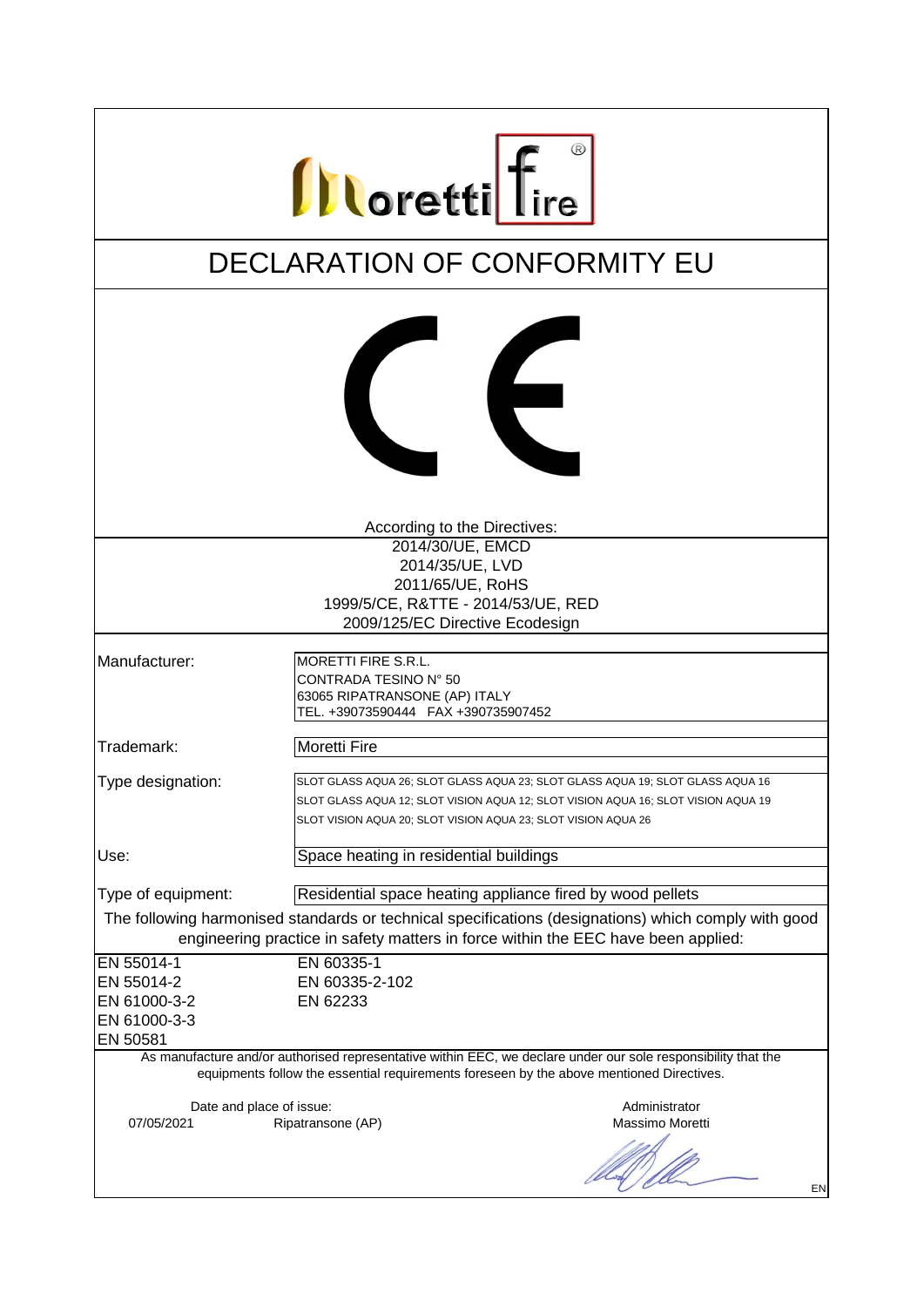| <b>Illoretti</b> fire                                                                                                                                                                                                                                        |                                                                                                                                                                                                                                      |  |  |
|--------------------------------------------------------------------------------------------------------------------------------------------------------------------------------------------------------------------------------------------------------------|--------------------------------------------------------------------------------------------------------------------------------------------------------------------------------------------------------------------------------------|--|--|
|                                                                                                                                                                                                                                                              | DECLARATION DE CONFORMITE EU                                                                                                                                                                                                         |  |  |
|                                                                                                                                                                                                                                                              | ∈                                                                                                                                                                                                                                    |  |  |
|                                                                                                                                                                                                                                                              | En accord avec les Directives:                                                                                                                                                                                                       |  |  |
|                                                                                                                                                                                                                                                              | 2014/30/UE, EMCD                                                                                                                                                                                                                     |  |  |
|                                                                                                                                                                                                                                                              | 2014/35/UE, LVD                                                                                                                                                                                                                      |  |  |
|                                                                                                                                                                                                                                                              | 2011/65/UE, RoHS<br>1999/5/CE, R&TTE - 2014/53/UE, RED                                                                                                                                                                               |  |  |
|                                                                                                                                                                                                                                                              | 2009/125/EC Directive Ecodesign                                                                                                                                                                                                      |  |  |
|                                                                                                                                                                                                                                                              |                                                                                                                                                                                                                                      |  |  |
| Fabricant:                                                                                                                                                                                                                                                   | <b>MORETTI FIRE S.R.L.</b><br>CONTRADA TESINO N° 50<br>63065 RIPATRANSONE (AP) ITALY<br>TEL. +39073590444 FAX +390735907452                                                                                                          |  |  |
| Marque de commerce:                                                                                                                                                                                                                                          | <b>Moretti Fire</b>                                                                                                                                                                                                                  |  |  |
| Modèle:                                                                                                                                                                                                                                                      | SLOT GLASS AQUA 26; SLOT GLASS AQUA 23; SLOT GLASS AQUA 19; SLOT GLASS AQUA 16<br>SLOT GLASS AQUA 12; SLOT VISION AQUA 12; SLOT VISION AQUA 16; SLOT VISION AQUA 19<br>SLOT VISION AQUA 20; SLOT VISION AQUA 23; SLOT VISION AQUA 26 |  |  |
| Utilisation:                                                                                                                                                                                                                                                 | Chauffage pour des bâtiments résidentiels                                                                                                                                                                                            |  |  |
| Type d'appareil:                                                                                                                                                                                                                                             | Appareil de chauffage à granulés de bois pour des bâtiments résidentiels                                                                                                                                                             |  |  |
| Les normes harmonisées ou les spécifications techniques (désignations) qui ont été appliquées selon<br>toutes les règles de l'art en matière de sécurité en vigueur dans la CEE sont:                                                                        |                                                                                                                                                                                                                                      |  |  |
| EN 55014-1                                                                                                                                                                                                                                                   | (EU)2015/1185<br>EN 60335-1                                                                                                                                                                                                          |  |  |
| EN 55014-2                                                                                                                                                                                                                                                   | EN 60335-2-102                                                                                                                                                                                                                       |  |  |
| EN 61000-3-2                                                                                                                                                                                                                                                 | EN 62233                                                                                                                                                                                                                             |  |  |
| EN 61000-3-3                                                                                                                                                                                                                                                 |                                                                                                                                                                                                                                      |  |  |
| EN 50581<br>En qualité de fabricant et/ou de représentant autorisé de la société à l'intérieur de la CEE, je déclare sous ma propre<br>responsabilité que les appareils sont conformes aux exigences essentielles prévues par les directives susmentionnées. |                                                                                                                                                                                                                                      |  |  |
| Date et lieu d'émission:<br>07/05/2021                                                                                                                                                                                                                       | Administrateur<br>Massimo Moretti<br>Ripatransone (AP)                                                                                                                                                                               |  |  |
|                                                                                                                                                                                                                                                              | FR                                                                                                                                                                                                                                   |  |  |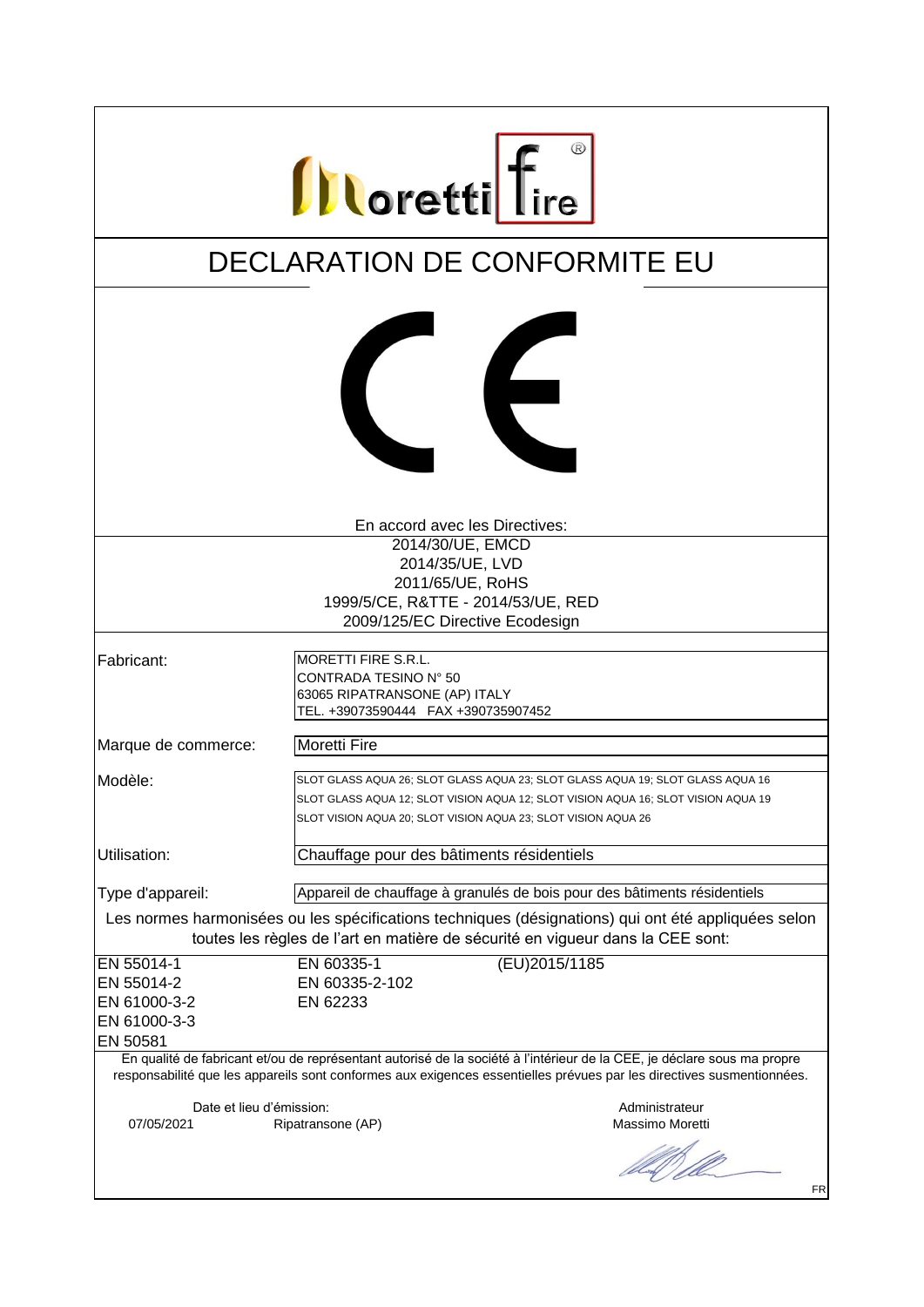| <b>Illoretti</b> fire                                                                                                                                                                                      |                                                                                                                                                                                                                                      |                 |
|------------------------------------------------------------------------------------------------------------------------------------------------------------------------------------------------------------|--------------------------------------------------------------------------------------------------------------------------------------------------------------------------------------------------------------------------------------|-----------------|
| KONFORMITÄTS ERKLÄRUNG EU                                                                                                                                                                                  |                                                                                                                                                                                                                                      |                 |
|                                                                                                                                                                                                            | $\epsilon$                                                                                                                                                                                                                           |                 |
|                                                                                                                                                                                                            | In Übereinstimmung mit der Richtlinie:                                                                                                                                                                                               |                 |
|                                                                                                                                                                                                            | 2014/30/UE, EMCD                                                                                                                                                                                                                     |                 |
|                                                                                                                                                                                                            | 2014/35/UE, LVD                                                                                                                                                                                                                      |                 |
|                                                                                                                                                                                                            | 2011/65/UE, RoHS                                                                                                                                                                                                                     |                 |
|                                                                                                                                                                                                            | 1999/5/CE, R&TTE - 2014/53/UE, RED                                                                                                                                                                                                   |                 |
|                                                                                                                                                                                                            | 2009/125/EC Directive Ecodesign                                                                                                                                                                                                      |                 |
| Hersteller:                                                                                                                                                                                                | MORETTI FIRE S.R.L.<br>CONTRADA TESINO N° 50<br>63065 RIPATRANSONE (AP) ITALY<br>TEL. +39073590444 FAX +390735907452                                                                                                                 |                 |
| Handelsmarke:                                                                                                                                                                                              | <b>Moretti Fire</b>                                                                                                                                                                                                                  |                 |
| Modell:                                                                                                                                                                                                    | SLOT GLASS AQUA 26; SLOT GLASS AQUA 23; SLOT GLASS AQUA 19; SLOT GLASS AQUA 16<br>SLOT GLASS AQUA 12; SLOT VISION AQUA 12; SLOT VISION AQUA 16; SLOT VISION AQUA 19<br>SLOT VISION AQUA 20; SLOT VISION AQUA 23; SLOT VISION AQUA 26 |                 |
| Gebrauch:                                                                                                                                                                                                  | Heizung für Wohngebäude                                                                                                                                                                                                              |                 |
| Gerätetyp:                                                                                                                                                                                                 | Holz-Pellet Heizung für Wohngebäude                                                                                                                                                                                                  |                 |
| Die harmonisierten Normen oder die technischen Spezifikationen (Designationen), die in<br>Ubereinstimmung mit den Sicherheitsregeln, die in der EWG gültig sind, angewendet worden sind, sind<br>folgende: |                                                                                                                                                                                                                                      |                 |
| EN 55014-1                                                                                                                                                                                                 | EN 60335-1                                                                                                                                                                                                                           |                 |
| EN 55014-2                                                                                                                                                                                                 | EN 60335-2-102                                                                                                                                                                                                                       |                 |
| EN 61000-3-2                                                                                                                                                                                               | EN 62233                                                                                                                                                                                                                             |                 |
| EN 61000-3-3<br>EN 50581                                                                                                                                                                                   |                                                                                                                                                                                                                                      |                 |
|                                                                                                                                                                                                            | Als Hersteller und/oder rechtlicher Vertreter der Gesellschaft innerhalb der EG, erklärt man unter der eigenen<br>Verantwortung, dass die Geräte den vorgesehenen grundlegenden Anforderungen der oben erwähnten Richtlinien         |                 |
| Datum und Austellungsort:                                                                                                                                                                                  | entsprechen.                                                                                                                                                                                                                         | Administrator   |
| 07/05/2021                                                                                                                                                                                                 | Ripatransone (AP)                                                                                                                                                                                                                    | Massimo Moretti |
|                                                                                                                                                                                                            |                                                                                                                                                                                                                                      | DE              |
|                                                                                                                                                                                                            |                                                                                                                                                                                                                                      |                 |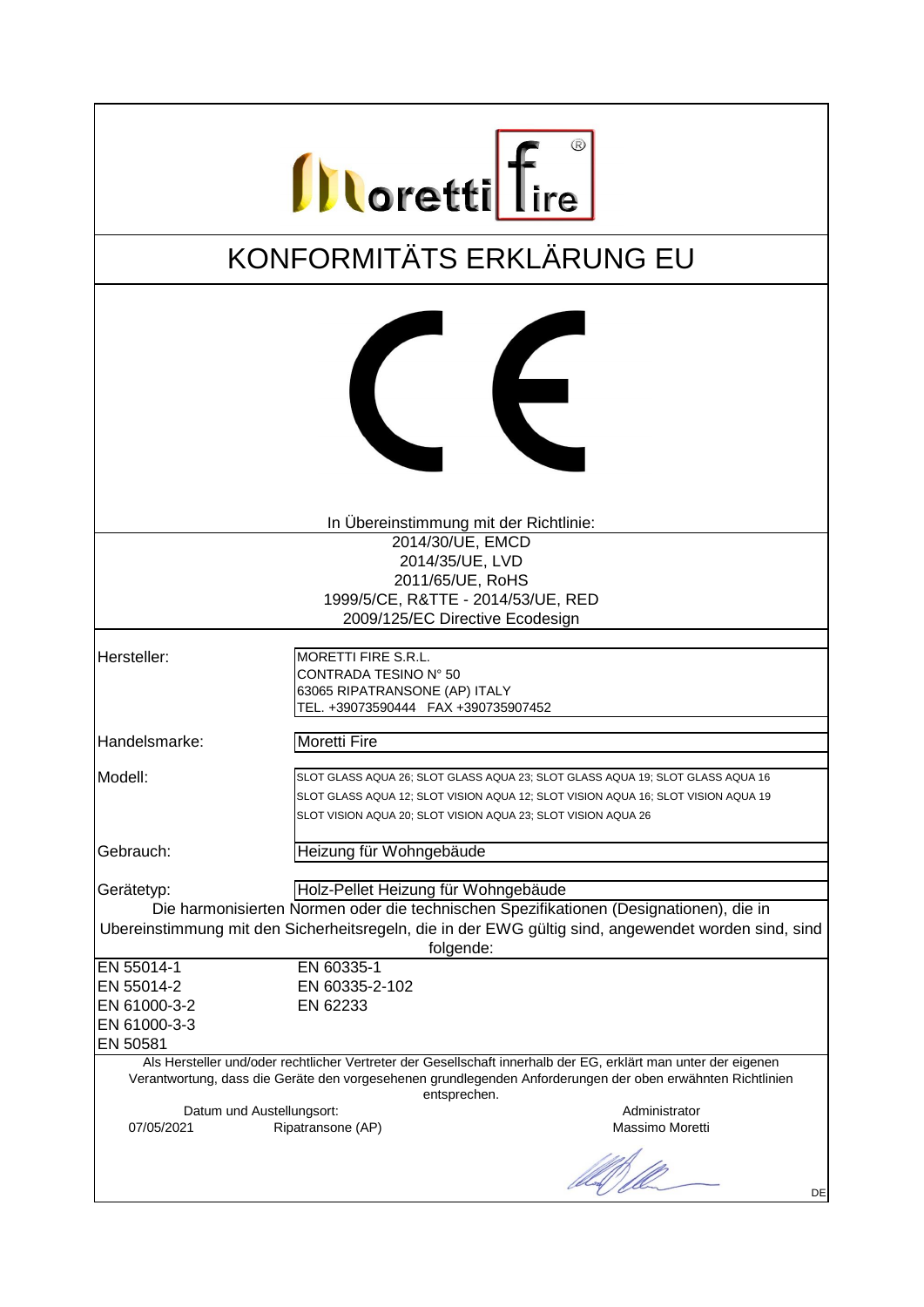| <b>Illoretti</b> fire                                                                                                                                                                                                                         |                                                                                                                                                                                                                                      |  |  |
|-----------------------------------------------------------------------------------------------------------------------------------------------------------------------------------------------------------------------------------------------|--------------------------------------------------------------------------------------------------------------------------------------------------------------------------------------------------------------------------------------|--|--|
|                                                                                                                                                                                                                                               | DECLARACIÓN DE CONFORMIDAD EU                                                                                                                                                                                                        |  |  |
|                                                                                                                                                                                                                                               | $\epsilon$                                                                                                                                                                                                                           |  |  |
|                                                                                                                                                                                                                                               | De acuerdo con las directivas:                                                                                                                                                                                                       |  |  |
|                                                                                                                                                                                                                                               | 2014/30/UE, EMCD                                                                                                                                                                                                                     |  |  |
|                                                                                                                                                                                                                                               | 2014/35/UE, LVD                                                                                                                                                                                                                      |  |  |
|                                                                                                                                                                                                                                               | 2011/65/UE, RoHS                                                                                                                                                                                                                     |  |  |
|                                                                                                                                                                                                                                               | 1999/5/CE, R&TTE - 2014/53/UE, RED                                                                                                                                                                                                   |  |  |
|                                                                                                                                                                                                                                               | 2009/125/EC Directive Ecodesign                                                                                                                                                                                                      |  |  |
| Fabricante:                                                                                                                                                                                                                                   | MORETTI FIRE S.R.L.<br>CONTRADA TESINO N° 50<br>63065 RIPATRANSONE (AP) ITALY<br>TEL. +39073590444 FAX +390735907452                                                                                                                 |  |  |
| Marca comercial:                                                                                                                                                                                                                              | <b>Moretti Fire</b>                                                                                                                                                                                                                  |  |  |
| Modelo:                                                                                                                                                                                                                                       | SLOT GLASS AQUA 26; SLOT GLASS AQUA 23; SLOT GLASS AQUA 19; SLOT GLASS AQUA 16<br>SLOT GLASS AQUA 12; SLOT VISION AQUA 12; SLOT VISION AQUA 16; SLOT VISION AQUA 19<br>SLOT VISION AQUA 20; SLOT VISION AQUA 23; SLOT VISION AQUA 26 |  |  |
| Uso:                                                                                                                                                                                                                                          | Calefacción para edificios residenciales                                                                                                                                                                                             |  |  |
| Tipo de equipo:                                                                                                                                                                                                                               | Sistema de calefacción con combustion a pellet de madera para edificios residenciales                                                                                                                                                |  |  |
| Las normas armonizadas o las técnicas específicas (designaciones) que se han aplicado de acuerdo<br>con las reglas del buen arte en materia de seguridad, en vigor en la CEE son:                                                             |                                                                                                                                                                                                                                      |  |  |
| EN 55014-1                                                                                                                                                                                                                                    | (EU)2015/1185<br>EN 60335-1                                                                                                                                                                                                          |  |  |
| EN 55014-2                                                                                                                                                                                                                                    | EN 60335-2-102                                                                                                                                                                                                                       |  |  |
| EN 61000-3-2                                                                                                                                                                                                                                  | EN 62233                                                                                                                                                                                                                             |  |  |
| EN 61000-3-3                                                                                                                                                                                                                                  |                                                                                                                                                                                                                                      |  |  |
| EN 50581<br>En calidad de fabricante y/o representante autorizado de la sociedad en la CEE, declaramos bajo nuestra única<br>responsabilidad que los equipos cumplen con los requisitos esenciales previstos por las Directivas anteriormente |                                                                                                                                                                                                                                      |  |  |
| Fecha y lugar de emisión:<br>07/05/2021                                                                                                                                                                                                       | mencionadas.<br>Administrador<br>Massimo Moretti<br>Ripatransone (AP)                                                                                                                                                                |  |  |
|                                                                                                                                                                                                                                               | ES                                                                                                                                                                                                                                   |  |  |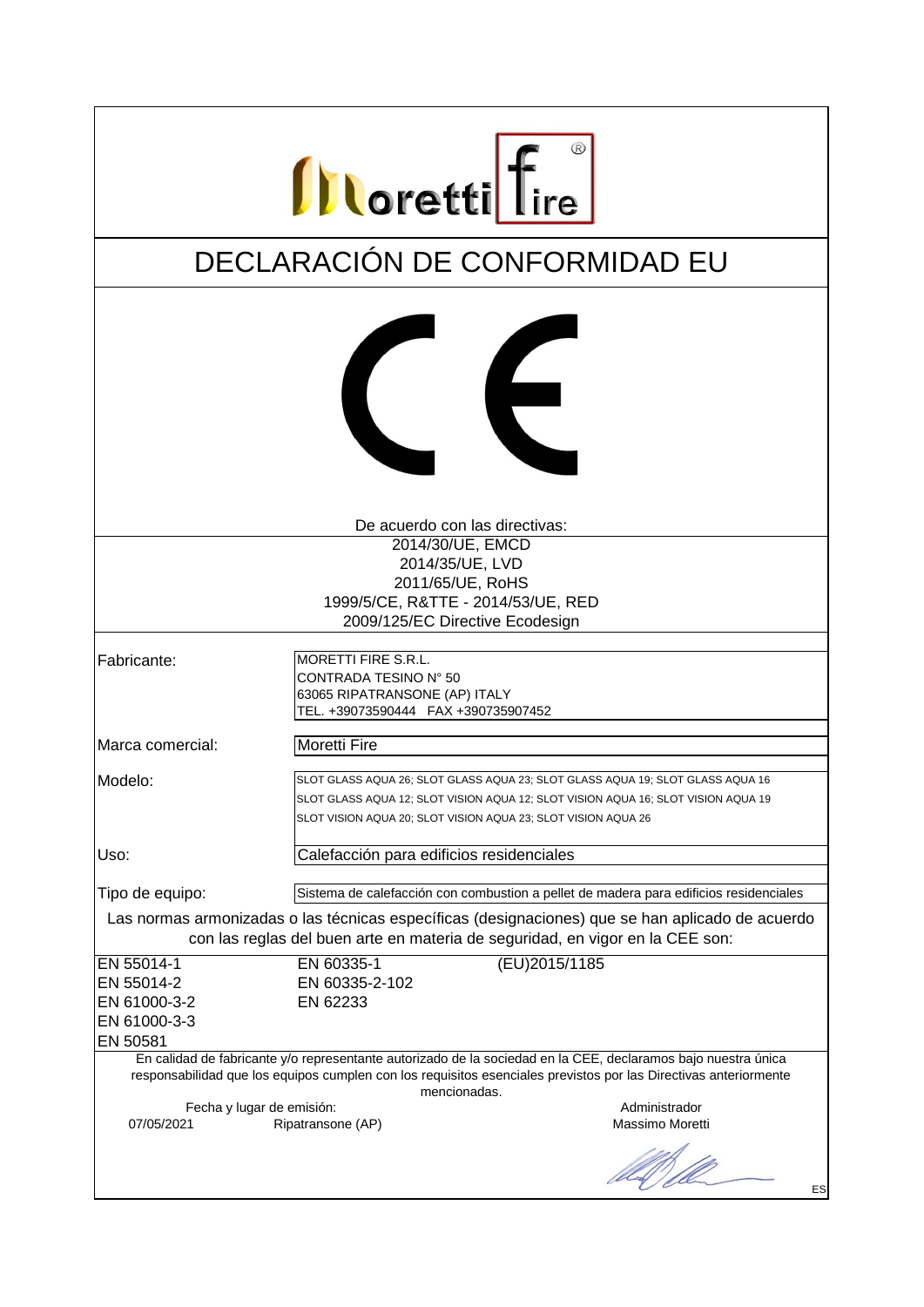| <b>Illoretti</b> fire                                                                                                                                                                                               |                                                                                                                                                    |  |  |
|---------------------------------------------------------------------------------------------------------------------------------------------------------------------------------------------------------------------|----------------------------------------------------------------------------------------------------------------------------------------------------|--|--|
|                                                                                                                                                                                                                     | DECLARAÇÃO DE CONFORMIDADE EU                                                                                                                      |  |  |
|                                                                                                                                                                                                                     |                                                                                                                                                    |  |  |
|                                                                                                                                                                                                                     | $\epsilon$                                                                                                                                         |  |  |
|                                                                                                                                                                                                                     | De acordo com as directivas:                                                                                                                       |  |  |
|                                                                                                                                                                                                                     | 2014/30/UE, EMCD                                                                                                                                   |  |  |
|                                                                                                                                                                                                                     | 2014/35/UE, LVD                                                                                                                                    |  |  |
|                                                                                                                                                                                                                     | 2011/65/UE, RoHS<br>1999/5/CE, R&TTE - 2014/53/UE, RED                                                                                             |  |  |
|                                                                                                                                                                                                                     | 2009/125/EC Directive Ecodesign                                                                                                                    |  |  |
|                                                                                                                                                                                                                     |                                                                                                                                                    |  |  |
| Fabricante:                                                                                                                                                                                                         | <b>MORETTI FIRE S.R.L.</b><br>CONTRADA TESINO N° 50<br>63065 RIPATRANSONE (AP) ITALY<br>TEL. +39073590444 FAX +390735907452                        |  |  |
| Marca comercial:                                                                                                                                                                                                    | <b>Moretti Fire</b>                                                                                                                                |  |  |
| Modelo:                                                                                                                                                                                                             | SLOT GLASS AQUA 26; SLOT GLASS AQUA 23; SLOT GLASS AQUA 19; SLOT GLASS AQUA 16                                                                     |  |  |
|                                                                                                                                                                                                                     | SLOT GLASS AQUA 12; SLOT VISION AQUA 12; SLOT VISION AQUA 16; SLOT VISION AQUA 19<br>SLOT VISION AQUA 20; SLOT VISION AQUA 23; SLOT VISION AQUA 26 |  |  |
| Utilização:                                                                                                                                                                                                         | Aquecedor para construções residenciais                                                                                                            |  |  |
| Tipo de aparelho:                                                                                                                                                                                                   | Aquecedor residencial a pellets de madeira                                                                                                         |  |  |
| As normas harmonizadas ou as especificações técnicas (designações) que foram aplicadas de acordo<br>com as regras da boa arte relacionadas à segurança válidas na CEE:                                              |                                                                                                                                                    |  |  |
| EN 55014-1                                                                                                                                                                                                          | EN 60335-1<br>(EU)2015/1185                                                                                                                        |  |  |
| EN 55014-2                                                                                                                                                                                                          | EN 60335-2-102                                                                                                                                     |  |  |
| EN 61000-3-2                                                                                                                                                                                                        | EN 62233                                                                                                                                           |  |  |
| EN 61000-3-3<br>EN 50581                                                                                                                                                                                            |                                                                                                                                                    |  |  |
| Como um fabricante e/ou representante autorizado da sociedade estabelecida na CEE, declaramos sob nossa<br>única responsabilidade que o equipamento está em conformidade com os requisitos essenciais das diretivas |                                                                                                                                                    |  |  |
| Data e local de emissão:                                                                                                                                                                                            | acima referidas<br>Administrador                                                                                                                   |  |  |
| 07/05/2021                                                                                                                                                                                                          | Massimo Moretti<br>Ripatransone (AP)                                                                                                               |  |  |
|                                                                                                                                                                                                                     | PT                                                                                                                                                 |  |  |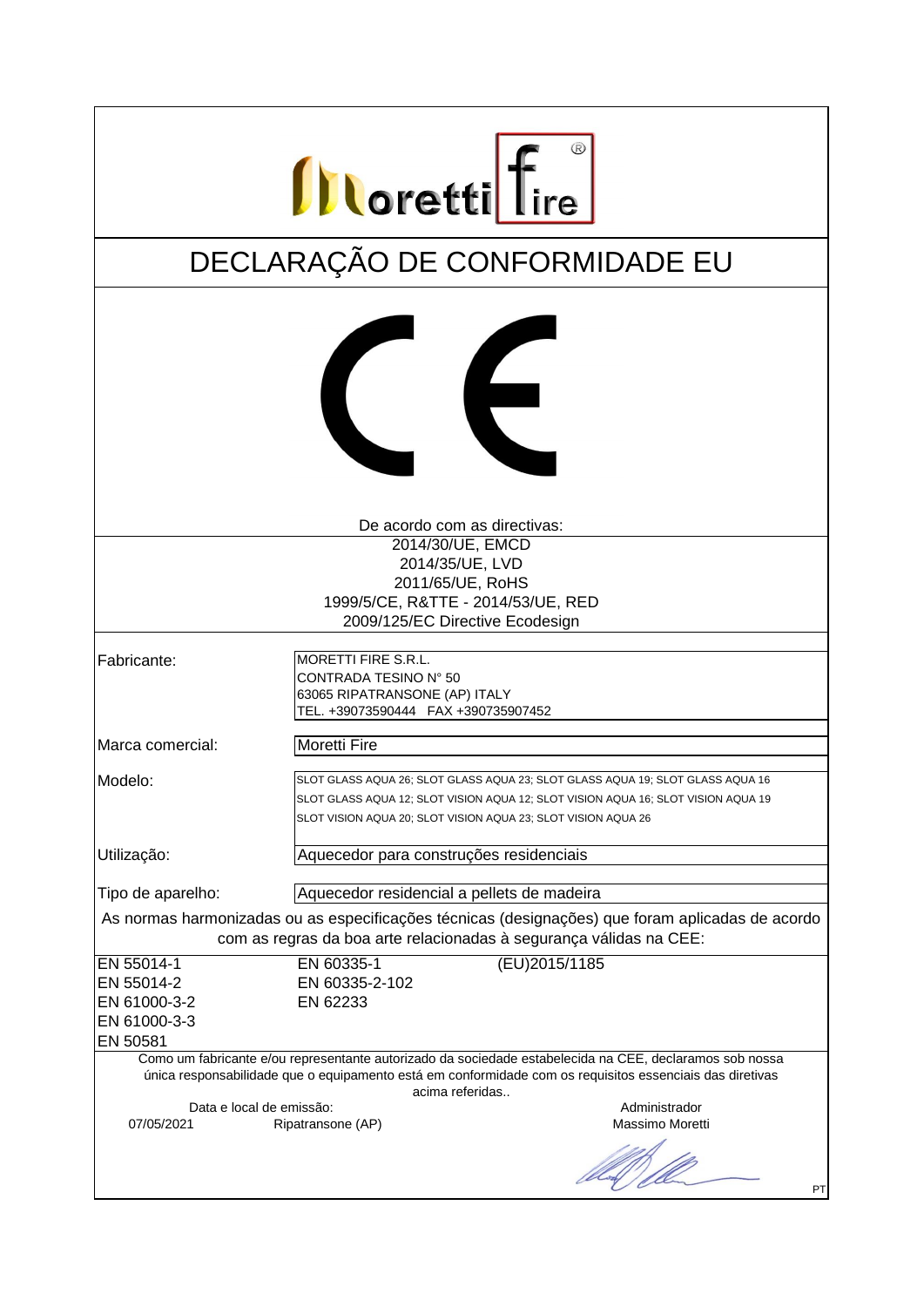| <b>Illoretti</b> fire                                                                                                                                                                                      |                                                                                                                                                                                                                                      |                                    |
|------------------------------------------------------------------------------------------------------------------------------------------------------------------------------------------------------------|--------------------------------------------------------------------------------------------------------------------------------------------------------------------------------------------------------------------------------------|------------------------------------|
| OVERENSSTEM-MELSES-ERKLÆRING EU                                                                                                                                                                            |                                                                                                                                                                                                                                      |                                    |
|                                                                                                                                                                                                            | $\epsilon$                                                                                                                                                                                                                           |                                    |
|                                                                                                                                                                                                            | I henhold til Direktivet:                                                                                                                                                                                                            |                                    |
|                                                                                                                                                                                                            | 2014/30/UE, EMCD                                                                                                                                                                                                                     |                                    |
|                                                                                                                                                                                                            | 2014/35/UE, LVD                                                                                                                                                                                                                      |                                    |
|                                                                                                                                                                                                            | 2011/65/UE, RoHS                                                                                                                                                                                                                     |                                    |
|                                                                                                                                                                                                            | 1999/5/CE, R&TTE - 2014/53/UE, RED                                                                                                                                                                                                   |                                    |
|                                                                                                                                                                                                            | 2009/125/EC Directive Ecodesign                                                                                                                                                                                                      |                                    |
| Fabbricante:                                                                                                                                                                                               | <b>MORETTI FIRE S.R.L.</b><br>CONTRADA TESINO N° 50<br>63065 RIPATRANSONE (AP) ITALY<br>TEL. +39073590444 FAX +390735907452                                                                                                          |                                    |
| Varemærke:                                                                                                                                                                                                 | <b>Moretti Fire</b>                                                                                                                                                                                                                  |                                    |
| Model:                                                                                                                                                                                                     | SLOT GLASS AQUA 26; SLOT GLASS AQUA 23; SLOT GLASS AQUA 19; SLOT GLASS AQUA 16<br>SLOT GLASS AQUA 12; SLOT VISION AQUA 12; SLOT VISION AQUA 16; SLOT VISION AQUA 19<br>SLOT VISION AQUA 20; SLOT VISION AQUA 23; SLOT VISION AQUA 26 |                                    |
| Brug:                                                                                                                                                                                                      | Varmeovne til beboelsesejendomme                                                                                                                                                                                                     |                                    |
| Udstyr type:                                                                                                                                                                                               | Varmeapparater med træpiller til anvendelse i hjemmet                                                                                                                                                                                |                                    |
|                                                                                                                                                                                                            |                                                                                                                                                                                                                                      |                                    |
| Følgende harmoniserede standarder eller tekniske specifikationer (betegnelser), i henhold til god<br>ingeniørmæssig praksis der sikrer de væsentilige krav i kraft inden for EF-landene finder anvendelse: |                                                                                                                                                                                                                                      |                                    |
| EN 55014-1                                                                                                                                                                                                 | (EU)2015/1185<br>EN 60335-1                                                                                                                                                                                                          |                                    |
| EN 55014-2                                                                                                                                                                                                 | EN 60335-2-102                                                                                                                                                                                                                       |                                    |
| EN 61000-3-2                                                                                                                                                                                               | EN 62233                                                                                                                                                                                                                             |                                    |
| EN 61000-3-3                                                                                                                                                                                               |                                                                                                                                                                                                                                      |                                    |
| EN 50581                                                                                                                                                                                                   |                                                                                                                                                                                                                                      |                                    |
| Som producent og/eller autoriseret repræsentant for selskabet I EØF erklæres det på eget ansvar, at<br>apparaterne er i overensstemmelse med de grundlæggende krav, der følger af ovennævnte direktiver.   |                                                                                                                                                                                                                                      |                                    |
| Dato og udstedelsessted:<br>07/05/2021                                                                                                                                                                     | Ripatransone (AP)                                                                                                                                                                                                                    | Administrerende<br>Massimo Moretti |
|                                                                                                                                                                                                            |                                                                                                                                                                                                                                      | DK                                 |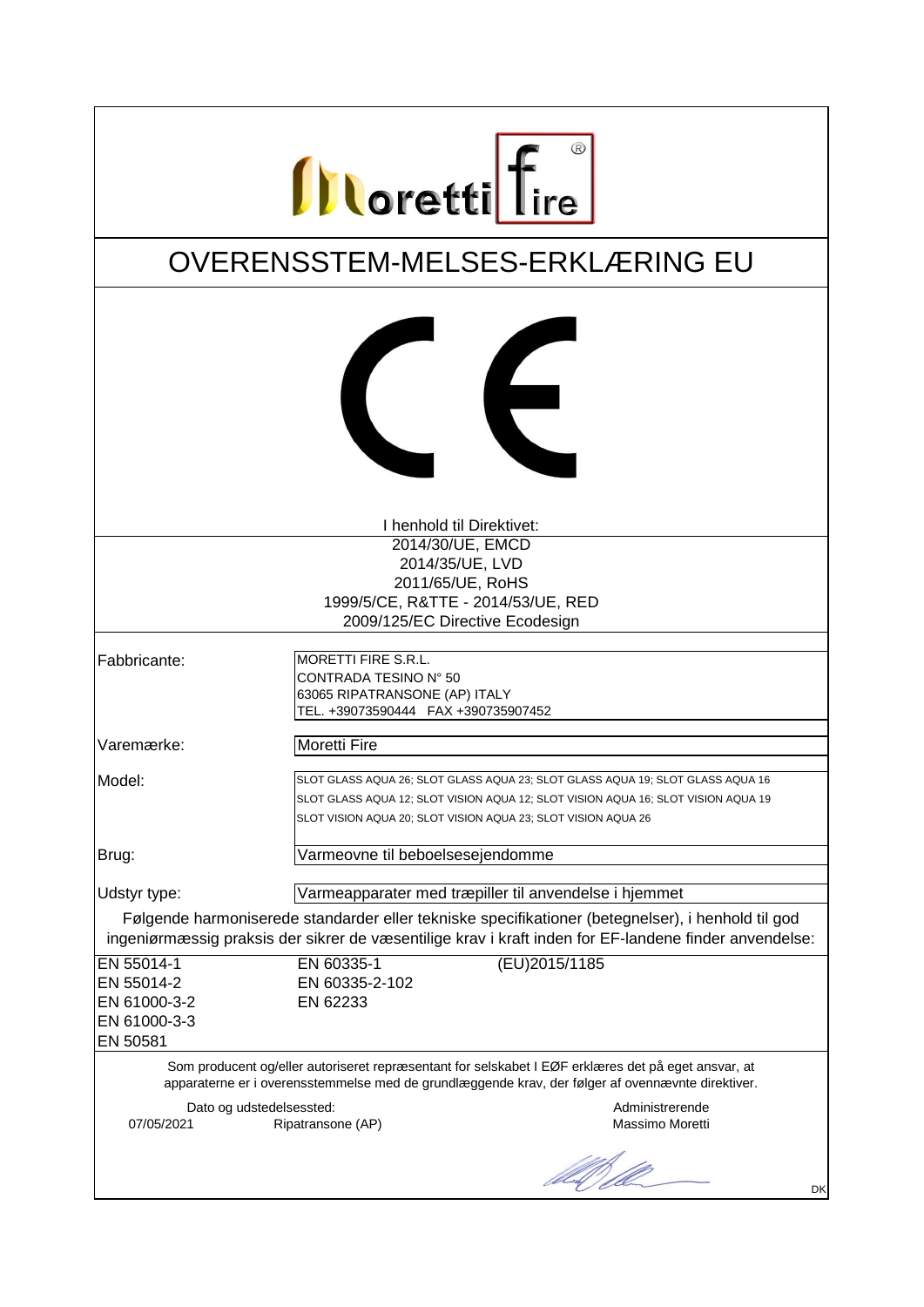| <b>Illoretti</b> fire                                                                                                                                                                                                                |  |  |
|--------------------------------------------------------------------------------------------------------------------------------------------------------------------------------------------------------------------------------------|--|--|
| DEKLARATION OM ÖVERENS-STÄMMANDE EU                                                                                                                                                                                                  |  |  |
| $\epsilon$                                                                                                                                                                                                                           |  |  |
| I enlighet med direktivet:                                                                                                                                                                                                           |  |  |
| 2014/30/UE, EMCD                                                                                                                                                                                                                     |  |  |
| 2014/35/UE, LVD                                                                                                                                                                                                                      |  |  |
| 2011/65/UE, RoHS                                                                                                                                                                                                                     |  |  |
| 1999/5/CE, R&TTE - 2014/53/UE, RED<br>2009/125/EC Directive Ecodesign                                                                                                                                                                |  |  |
|                                                                                                                                                                                                                                      |  |  |
| MORETTI FIRE S.R.L.<br>CONTRADA TESINO N° 50<br>63065 RIPATRANSONE (AP) ITALY<br>TEL. +39073590444 FAX +390735907452                                                                                                                 |  |  |
| <b>Moretti Fire</b>                                                                                                                                                                                                                  |  |  |
| SLOT GLASS AQUA 26; SLOT GLASS AQUA 23; SLOT GLASS AQUA 19; SLOT GLASS AQUA 16<br>SLOT GLASS AQUA 12; SLOT VISION AQUA 12; SLOT VISION AQUA 16; SLOT VISION AQUA 19<br>SLOT VISION AQUA 20; SLOT VISION AQUA 23; SLOT VISION AQUA 26 |  |  |
| Uppvärmning av utrymmen i bostadshus                                                                                                                                                                                                 |  |  |
|                                                                                                                                                                                                                                      |  |  |
| Värmeanläggning för hemmabruk som drivs med träpellets                                                                                                                                                                               |  |  |
| De harmoniserade normerna eller de tekniska specifikationerna (beteckningar) som har applicerats i<br>enlighet med reglerna för god sed rörande säkerheten som gäller i EEG är:                                                      |  |  |
| (EU)2015/1185<br>EN 60335-1                                                                                                                                                                                                          |  |  |
| EN 60335-2-102                                                                                                                                                                                                                       |  |  |
| EN 62233                                                                                                                                                                                                                             |  |  |
|                                                                                                                                                                                                                                      |  |  |
| Som tillverkare och/eller auktoriserad representant för företaget inom EG, förklarar vi under vårt eget ansvar<br>att utrustningarna uppfyller de grundläggande kraven som förutses av ovannämnda Direktiv.                          |  |  |
| Datum och ort för utfärdande:<br>Direktör                                                                                                                                                                                            |  |  |
| Massimo Moretti<br>Ripatransone (AP)                                                                                                                                                                                                 |  |  |
| <b>SE</b>                                                                                                                                                                                                                            |  |  |
|                                                                                                                                                                                                                                      |  |  |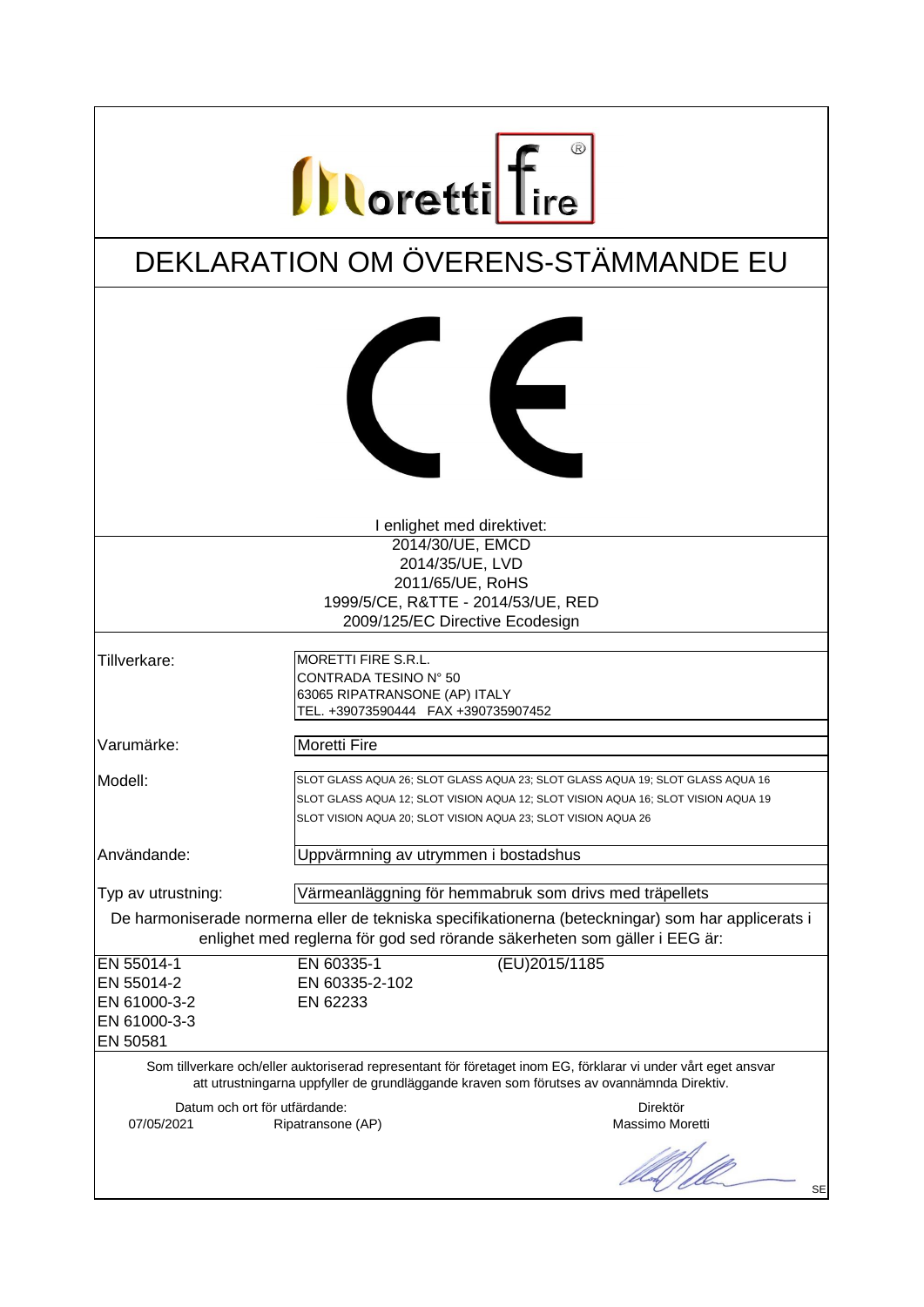| <b>Illoretti</b> fire                                                                                                                                                                    |                                                                                                                                                                                                                                      |  |  |
|------------------------------------------------------------------------------------------------------------------------------------------------------------------------------------------|--------------------------------------------------------------------------------------------------------------------------------------------------------------------------------------------------------------------------------------|--|--|
|                                                                                                                                                                                          | <b>SAMSVARS-ERKLÆRING EU</b>                                                                                                                                                                                                         |  |  |
|                                                                                                                                                                                          | $\epsilon$                                                                                                                                                                                                                           |  |  |
|                                                                                                                                                                                          | I overensstemmelse med Direktiv:                                                                                                                                                                                                     |  |  |
|                                                                                                                                                                                          | 2014/30/UE, EMCD                                                                                                                                                                                                                     |  |  |
|                                                                                                                                                                                          | 2014/35/UE, LVD                                                                                                                                                                                                                      |  |  |
|                                                                                                                                                                                          | 2011/65/UE, RoHS                                                                                                                                                                                                                     |  |  |
|                                                                                                                                                                                          | 1999/5/CE, R&TTE - 2014/53/UE, RED                                                                                                                                                                                                   |  |  |
|                                                                                                                                                                                          | 2009/125/EC Directive Ecodesign                                                                                                                                                                                                      |  |  |
| Fabrikant:                                                                                                                                                                               | <b>MORETTI FIRE S.R.L.</b><br>CONTRADA TESINO N° 50<br>63065 RIPATRANSONE (AP) ITALY<br>TEL. +39073590444 FAX +390735907452                                                                                                          |  |  |
| Varemerke:                                                                                                                                                                               | <b>Moretti Fire</b>                                                                                                                                                                                                                  |  |  |
| Modell:                                                                                                                                                                                  | SLOT GLASS AQUA 26; SLOT GLASS AQUA 23; SLOT GLASS AQUA 19; SLOT GLASS AQUA 16<br>SLOT GLASS AQUA 12; SLOT VISION AQUA 12; SLOT VISION AQUA 16; SLOT VISION AQUA 19<br>SLOT VISION AQUA 20; SLOT VISION AQUA 23; SLOT VISION AQUA 26 |  |  |
| Anvendelse:                                                                                                                                                                              | Romoppvarming i bolighus                                                                                                                                                                                                             |  |  |
| Type apparat:                                                                                                                                                                            | Apparat som drives med trepellets for romoppvarming i hus                                                                                                                                                                            |  |  |
| Følgende harmoniserte og tekniske normer (bestemmelser) er benyttet i overensstemmelse med gode<br>sikkerhetsprinsipper i EEC-land:                                                      |                                                                                                                                                                                                                                      |  |  |
| EN 55014-1                                                                                                                                                                               | EN 60335-1<br>(EU)2015/1185                                                                                                                                                                                                          |  |  |
| EN 55014-2                                                                                                                                                                               | EN 60335-2-102                                                                                                                                                                                                                       |  |  |
| EN 61000-3-2                                                                                                                                                                             | EN 62233                                                                                                                                                                                                                             |  |  |
| EN 61000-3-3                                                                                                                                                                             |                                                                                                                                                                                                                                      |  |  |
| EN 50581<br>Som produsent og/eller autorisert representant for selskapet innenfor EU, erklæres det på eget ansvar at<br>apparatene samsvarer med kravene i de ovenfor nevnte direktiver. |                                                                                                                                                                                                                                      |  |  |
| Dato og sted for utstedelse:<br>07/05/2021                                                                                                                                               | Administrerende direktør<br>Massimo Moretti<br>Ripatransone (AP)                                                                                                                                                                     |  |  |
|                                                                                                                                                                                          | US ) 10<br><b>NO</b>                                                                                                                                                                                                                 |  |  |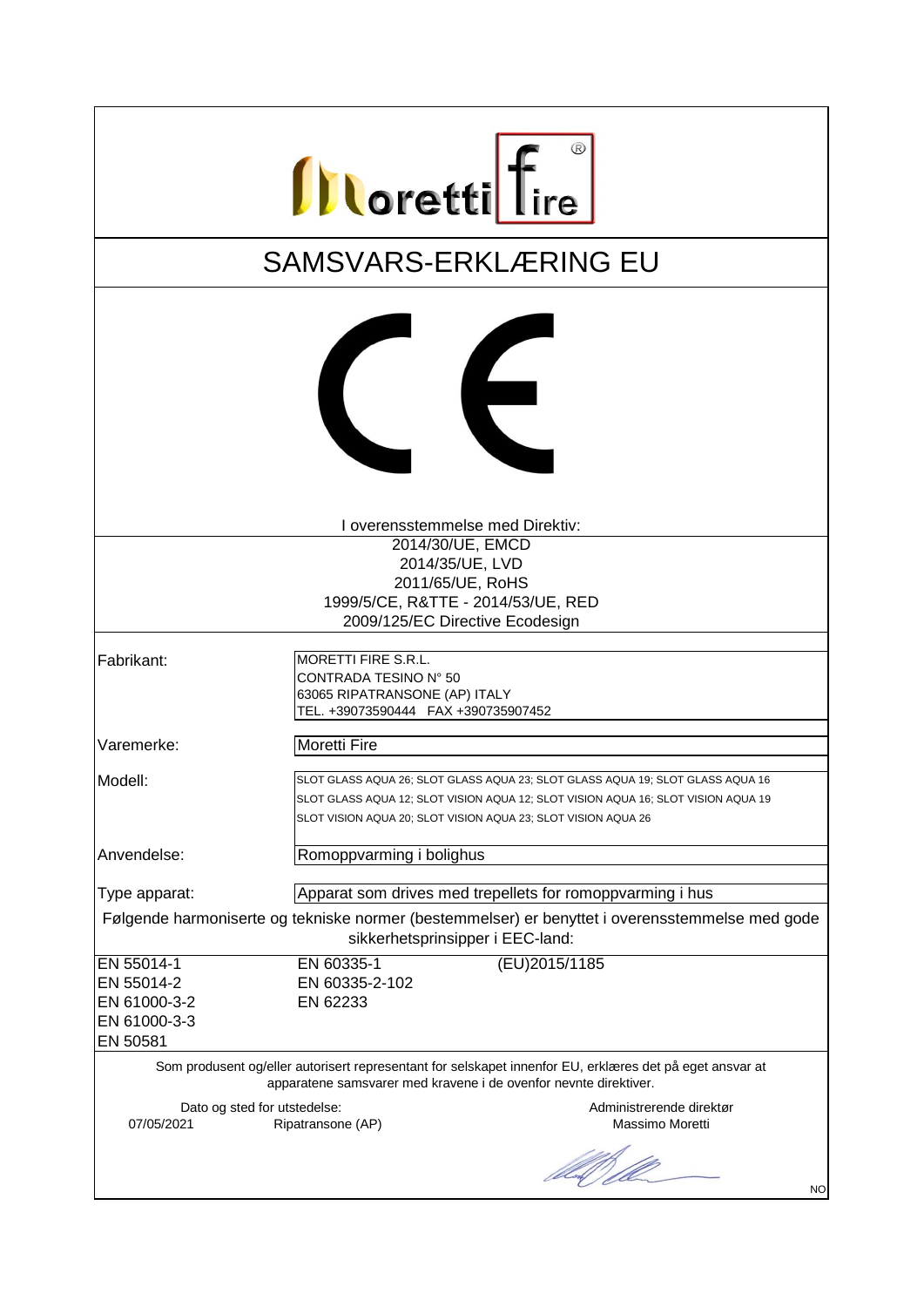| <b>Illoretti</b> fire                                                                                                                                                                   |                                                                                                                                                                                                                                      |  |
|-----------------------------------------------------------------------------------------------------------------------------------------------------------------------------------------|--------------------------------------------------------------------------------------------------------------------------------------------------------------------------------------------------------------------------------------|--|
| <b>VAATIMUKSEN-MUKAISUUS-VAKUUTUS EU</b>                                                                                                                                                |                                                                                                                                                                                                                                      |  |
|                                                                                                                                                                                         | $\epsilon$                                                                                                                                                                                                                           |  |
|                                                                                                                                                                                         | Direktiivin:                                                                                                                                                                                                                         |  |
|                                                                                                                                                                                         | 2014/30/UE, EMCD                                                                                                                                                                                                                     |  |
|                                                                                                                                                                                         | 2014/35/UE, LVD                                                                                                                                                                                                                      |  |
|                                                                                                                                                                                         | 2011/65/UE, RoHS                                                                                                                                                                                                                     |  |
|                                                                                                                                                                                         | 1999/5/CE, R&TTE - 2014/53/UE, RED                                                                                                                                                                                                   |  |
|                                                                                                                                                                                         | 2009/125/EC Directive Ecodesign                                                                                                                                                                                                      |  |
|                                                                                                                                                                                         |                                                                                                                                                                                                                                      |  |
| Valmistaja:                                                                                                                                                                             | MORETTI FIRE S.R.L.<br>CONTRADA TESINO N° 50<br>63065 RIPATRANSONE (AP) ITALY<br>TEL. +39073590444 FAX +390735907452                                                                                                                 |  |
| Tavaramerkki:                                                                                                                                                                           | <b>Moretti Fire</b>                                                                                                                                                                                                                  |  |
| Malli:                                                                                                                                                                                  | SLOT GLASS AQUA 26; SLOT GLASS AQUA 23; SLOT GLASS AQUA 19; SLOT GLASS AQUA 16<br>SLOT GLASS AQUA 12; SLOT VISION AQUA 12; SLOT VISION AQUA 16; SLOT VISION AQUA 19<br>SLOT VISION AQUA 20; SLOT VISION AQUA 23; SLOT VISION AQUA 26 |  |
| Use:                                                                                                                                                                                    | Sisätilojen lämmitys asuinrakennuksissa                                                                                                                                                                                              |  |
| Laitetyyppi:                                                                                                                                                                            | Puupellettejä käyttävä kotitaloustilojen lämmityslaite                                                                                                                                                                               |  |
| Seuraavia harmonisoituja määräyksiä tai teknisiä arvoja (suunnittelutyöt), jotka noudattavat Euroopan<br>Yhteisössä voimassa olevaa turvallisuuteen liittyvää tekniikkaa on sovellettu: |                                                                                                                                                                                                                                      |  |
| EN 55014-1                                                                                                                                                                              | $\overline{EU}$ )2015/1185<br>EN 60335-1                                                                                                                                                                                             |  |
| EN 55014-2                                                                                                                                                                              | EN 60335-2-102                                                                                                                                                                                                                       |  |
| EN 61000-3-2                                                                                                                                                                            | EN 62233                                                                                                                                                                                                                             |  |
| EN 61000-3-3                                                                                                                                                                            |                                                                                                                                                                                                                                      |  |
| EN 50581                                                                                                                                                                                |                                                                                                                                                                                                                                      |  |
|                                                                                                                                                                                         | ETYn piirissä toimivan yrityksen valtuuttamana valmistajana ja/tai edustajana vakuutamme omalla<br>vastuullamme, että laitteet vastaavat olennaisilta osin yllämainittujen Direktiivien asettamia vaatimuksia.                       |  |
| Myöntämispvm ja -paikka:<br>07/05/2021                                                                                                                                                  | Ylläpitäjä:<br>Ripatransone (AP)<br>Massimo Moretti                                                                                                                                                                                  |  |
|                                                                                                                                                                                         | US I<br>FI                                                                                                                                                                                                                           |  |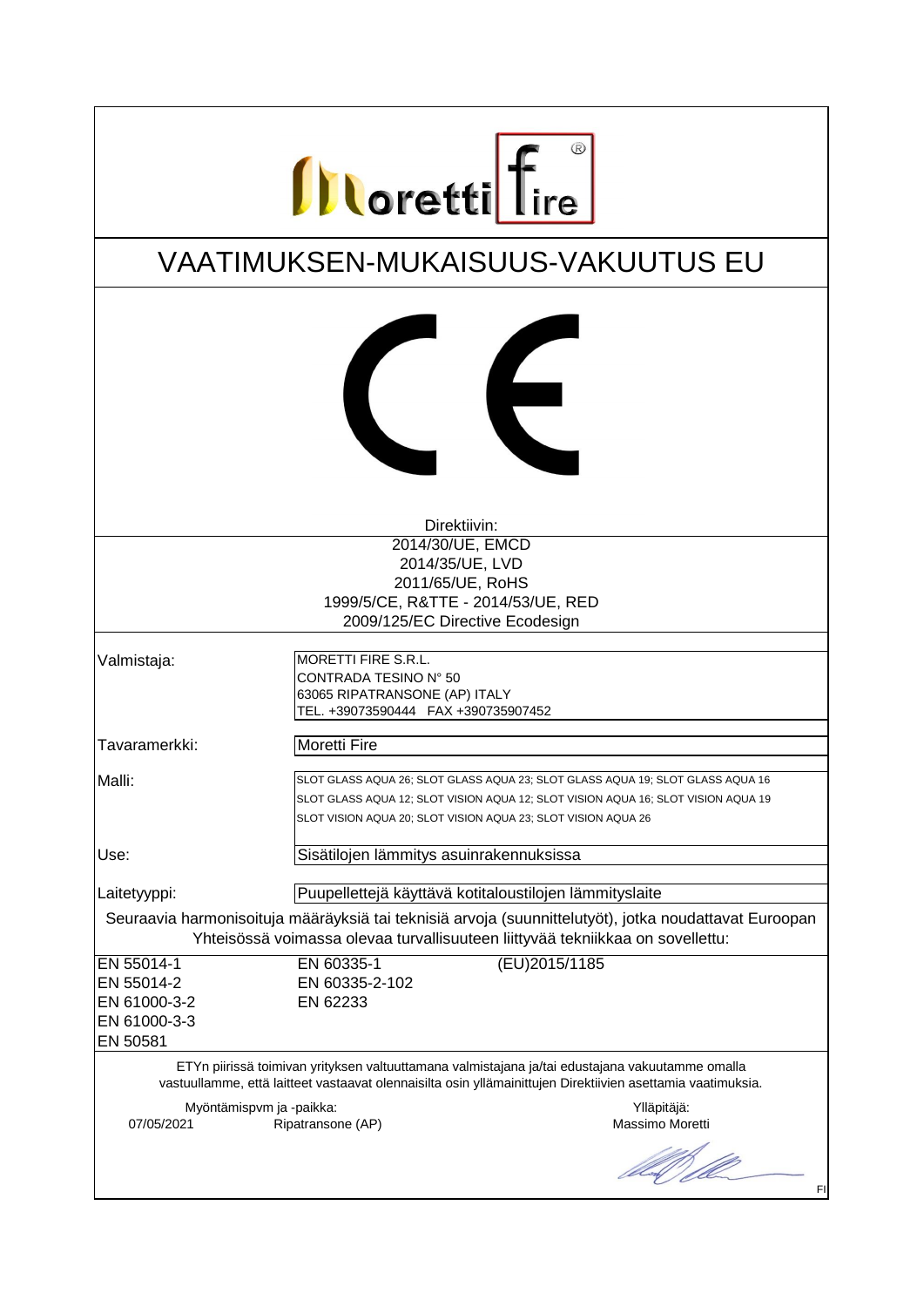| <b>Illoretti</b> fire                                                                                                                                                                                  |                                                                                                                                                                                                                                      |  |
|--------------------------------------------------------------------------------------------------------------------------------------------------------------------------------------------------------|--------------------------------------------------------------------------------------------------------------------------------------------------------------------------------------------------------------------------------------|--|
|                                                                                                                                                                                                        | PROHLÁŠENÍ O SHODĚ EU                                                                                                                                                                                                                |  |
|                                                                                                                                                                                                        | $\epsilon$                                                                                                                                                                                                                           |  |
|                                                                                                                                                                                                        | Podle směrnice:                                                                                                                                                                                                                      |  |
|                                                                                                                                                                                                        | 2014/30/UE, EMCD<br>2014/35/UE, LVD                                                                                                                                                                                                  |  |
|                                                                                                                                                                                                        | 2011/65/UE, RoHS                                                                                                                                                                                                                     |  |
|                                                                                                                                                                                                        | 1999/5/CE, R&TTE - 2014/53/UE, RED                                                                                                                                                                                                   |  |
|                                                                                                                                                                                                        | 2009/125/EC Directive Ecodesign                                                                                                                                                                                                      |  |
| Výroba:                                                                                                                                                                                                | MORETTI FIRE S.R.L.<br>CONTRADA TESINO N° 50<br>63065 RIPATRANSONE (AP) ITALY<br>TEL. +39073590444 FAX +390735907452                                                                                                                 |  |
| Ochranná známka:                                                                                                                                                                                       | <b>Moretti Fire</b>                                                                                                                                                                                                                  |  |
| Typové označení:                                                                                                                                                                                       | SLOT GLASS AQUA 26; SLOT GLASS AQUA 23; SLOT GLASS AQUA 19; SLOT GLASS AQUA 16<br>SLOT GLASS AQUA 12; SLOT VISION AQUA 12; SLOT VISION AQUA 16; SLOT VISION AQUA 19<br>SLOT VISION AQUA 20; SLOT VISION AQUA 23; SLOT VISION AQUA 26 |  |
| Použití:                                                                                                                                                                                               | Prostorové vytápění v rezidenčních budovách                                                                                                                                                                                          |  |
| Typové zařazení:                                                                                                                                                                                       | Rezidenční prostorové vytápěcí zařízení spalující dřevěné peletky                                                                                                                                                                    |  |
| Notifikovaný subjekt: Byly použity níže uvedené bezpečnostní harmonizované normy nebo technické<br>údaje (označení) platné v EEC, které jsou v souladu s osvědčenou technickou praxí:                  |                                                                                                                                                                                                                                      |  |
| EN 55014-1                                                                                                                                                                                             | EN 60335-1<br>(EU)2015/1185                                                                                                                                                                                                          |  |
| EN 55014-2                                                                                                                                                                                             | EN 60335-2-102                                                                                                                                                                                                                       |  |
| EN 61000-3-2                                                                                                                                                                                           | EN 62233                                                                                                                                                                                                                             |  |
| EN 61000-3-3<br>EN 50581                                                                                                                                                                               |                                                                                                                                                                                                                                      |  |
| Ve funkci výrobce anebo zmocneného zástupce spolecnosti uvnitr CEE, prohlašuje pod svou vlastní<br>odpovedností, že zarízení odpovídají základním požadavkum predpokládaným výše uvedenými Smernicemi. |                                                                                                                                                                                                                                      |  |
| Místo a datum vydání:<br>07/05/2021                                                                                                                                                                    | Správce<br>Ripatransone (AP)<br>Massimo Moretti                                                                                                                                                                                      |  |
|                                                                                                                                                                                                        | CZ                                                                                                                                                                                                                                   |  |